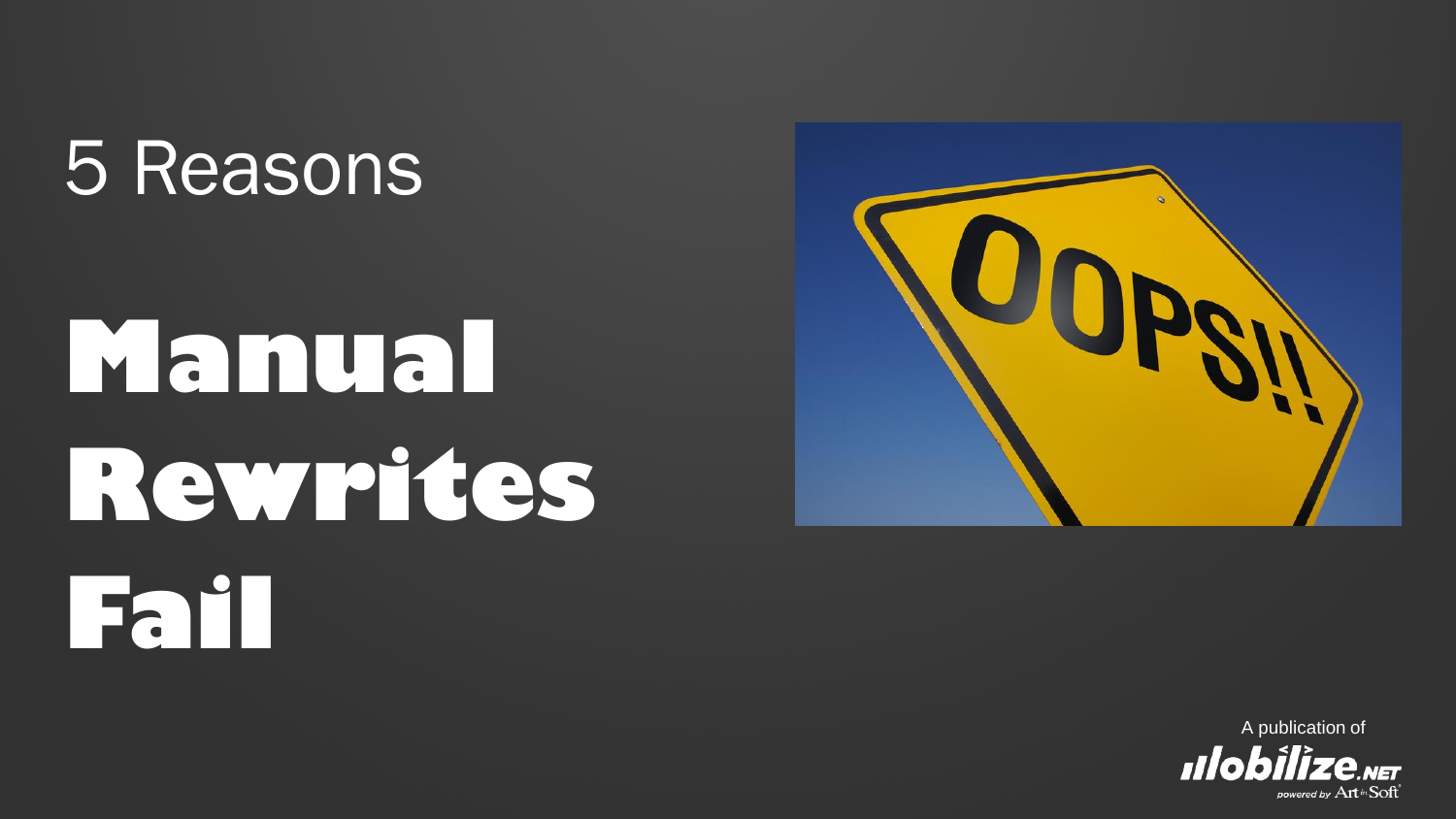# **INTRO**

Did you know that 70% of software manual rewrites fail?

*Of 3,555 projects from 2003 to 2012 that had labor costs of at least \$10 million, only 6.4% were successful. The Standish data showed that 52% of the large projects were "challenged," meaning they were over budget, behind schedule or didn't meet user expectations. The remaining 41.4% were failures -- they were either abandoned or started anew from scratch*.

Computerworld, Oct 21, 2013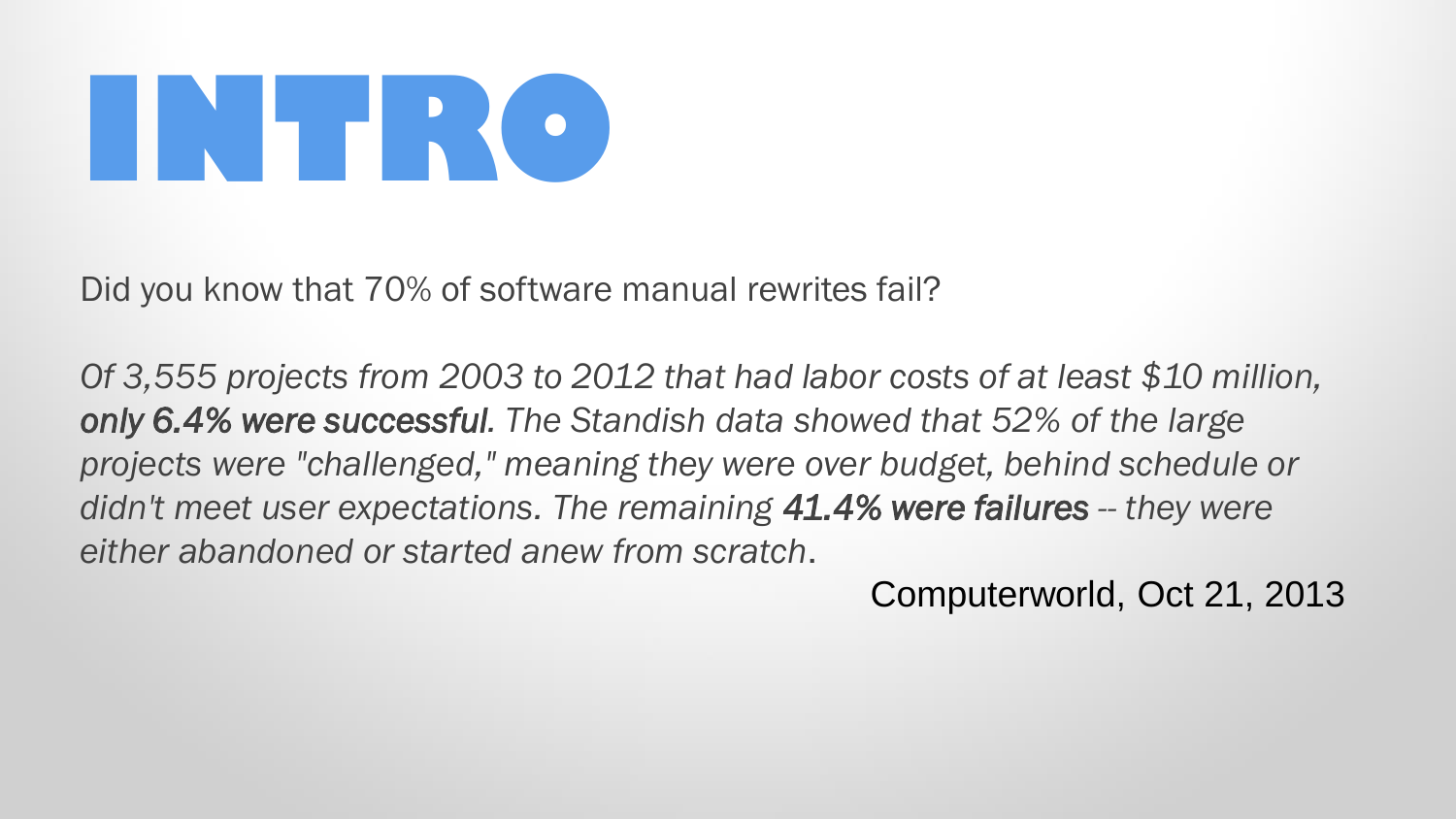## 1 Poorly defined requirements. TOP 5 REASONS MANUAL REWRITES FAIL:







Software defects.



Unpredictable schedule.

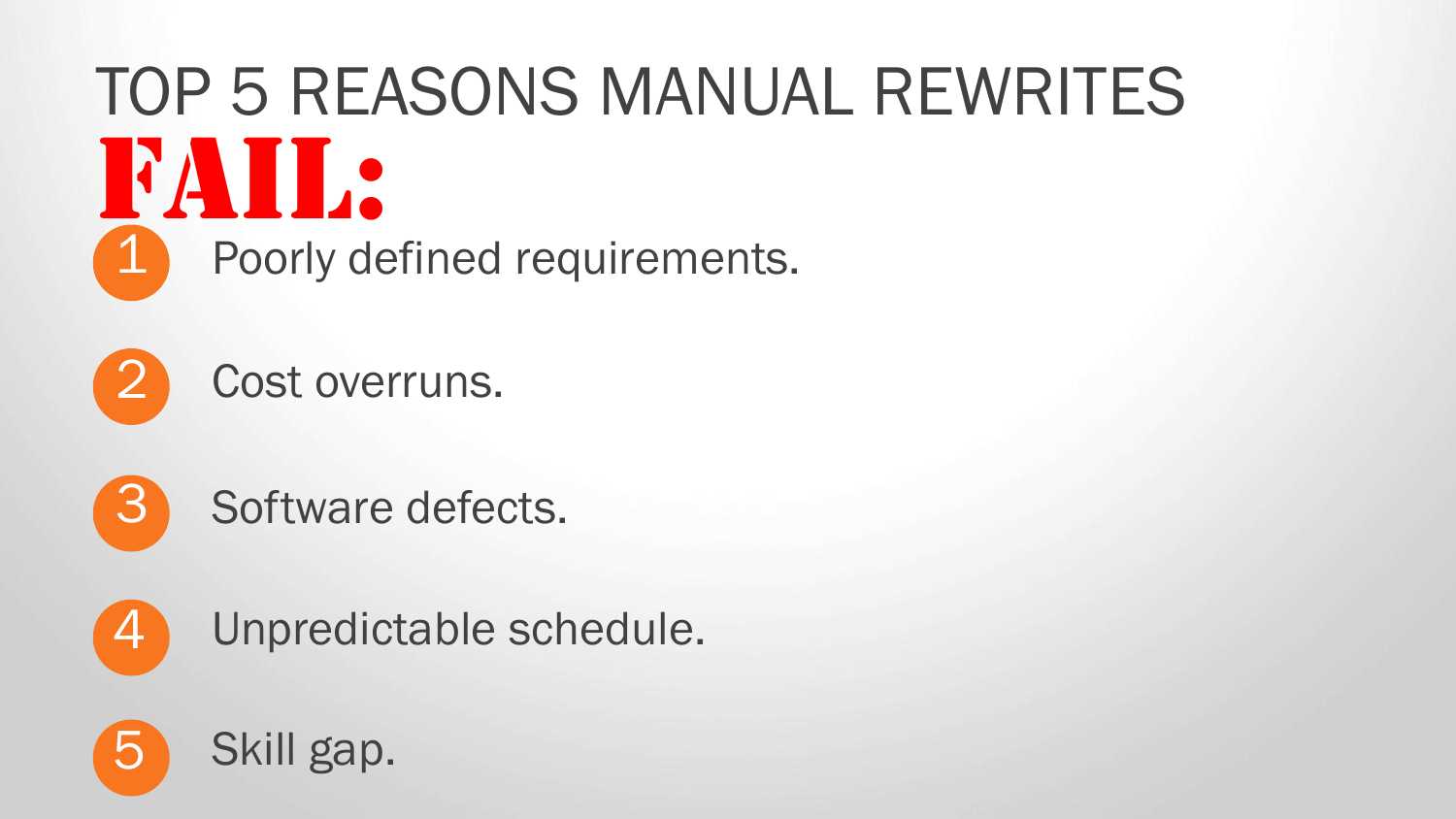#### **Poorly Defined Requirements**

IT projects often ignore strategy and stakeholders and focus on budget and schedule. This often results in late or ever-changing requirements. Every year thousands of projects get derailed because of bad requirements.



What can you do to avoid this pitfall? Focus on the strategic planning before the project. Establish a clear view of the project's strategic value to the business. The plan MUST go beyond technical requirements. Build a robust business case and maintain focus on the business objectives.

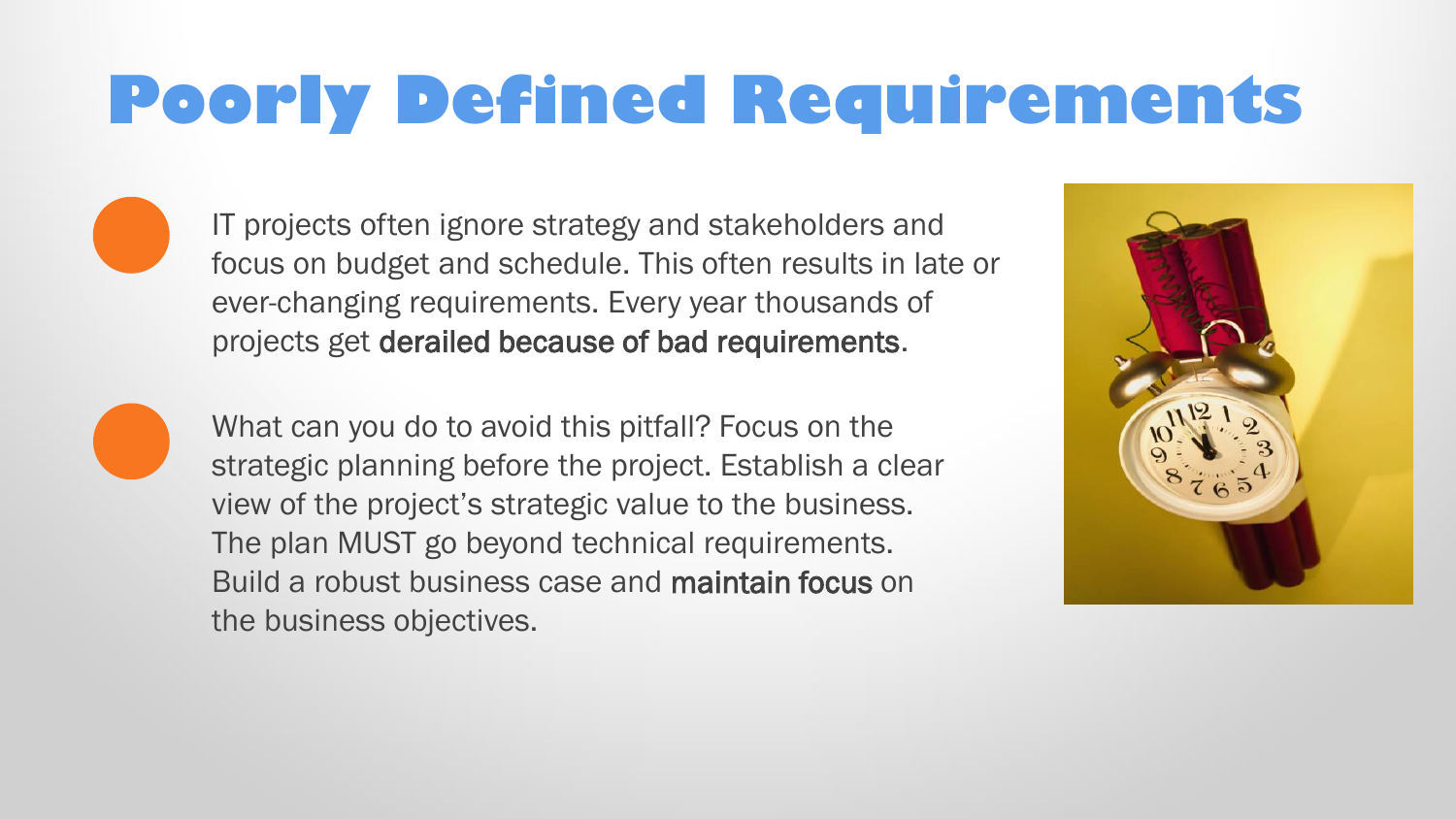#### **Cost Overruns**

Exceeding the budget is a major failure point for big software rewrite projects. A recent study showed that of 1400+ projects surveyed, on average 27% were over budget. Even worse, they had a cost overrun of over 200% and were late by almost 70%. These were important enterprise projects which could cause huge failures and bring down companies.



What are the main causes of cost overruns? It all goes back to the planning phase…. Again. When you're thinking about large technology projects, you need to thoroughly (and honestly) articulate your organization's strategic business goals, readiness, and stakeholder willingness to engage.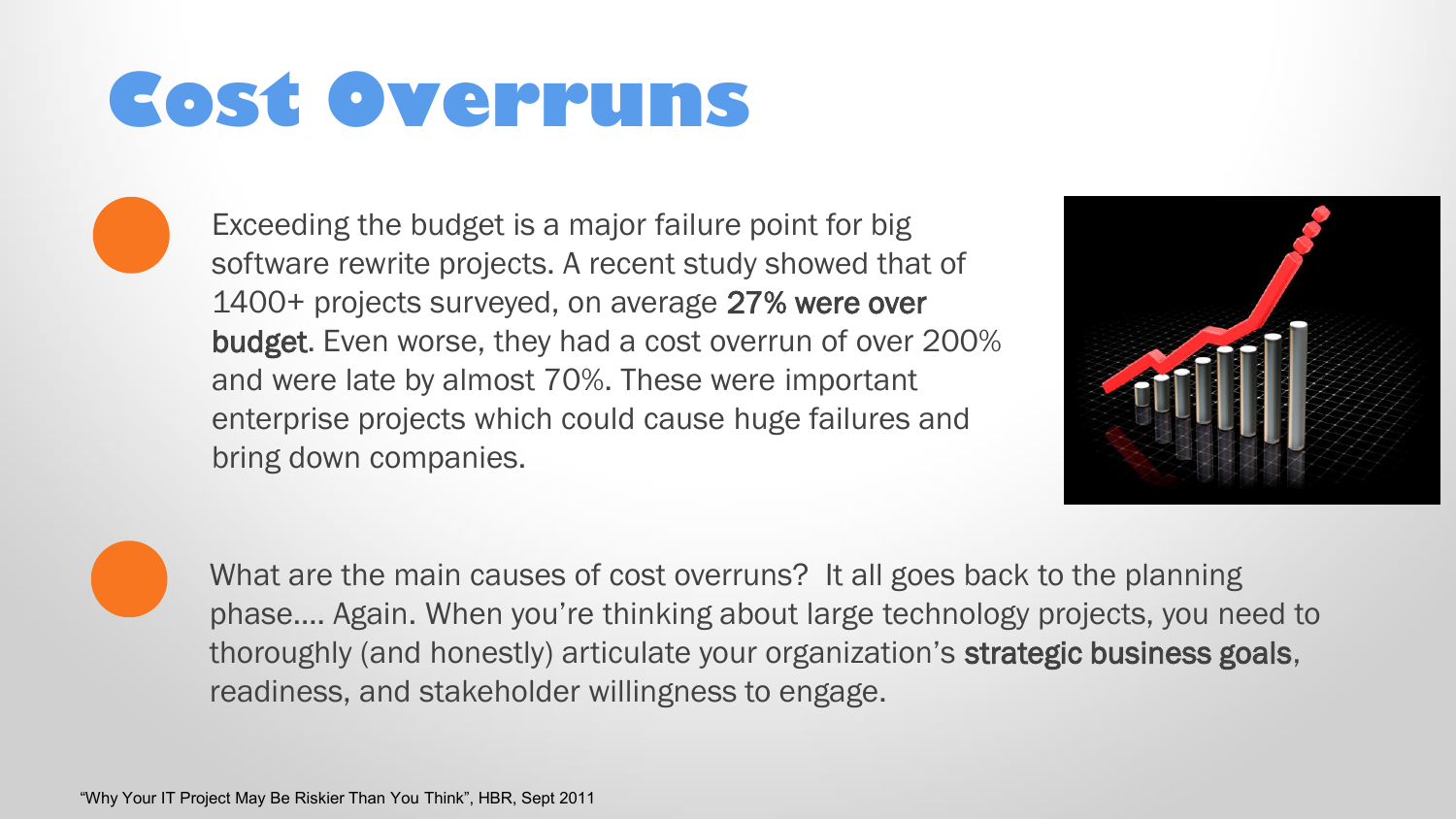#### **Software Defects**

A project that has 100K lines of new code will have between 2000-5000 bugs to find, fix, and test. Most of the bugs won't be discovered prior to project delivery. The later a bug is discovered, the higher the cost. For a medium bug fix (requiring 100 development hours), it takes seven times the effort to fix versus getting it right the first time. That means a defect costs \$40K to fix in production vs \$1,500 in development.\*





How to avoid bugs? Software defects are a fact of life. However, the earlier you identify and fix them, the more likely your project will succeed. Include business, IT and development in one project team to ensure smooth planning and do testing in early stages.

Cost of Rework Models for Agile and Non-Agile Projects, voke Research, July 11, 2012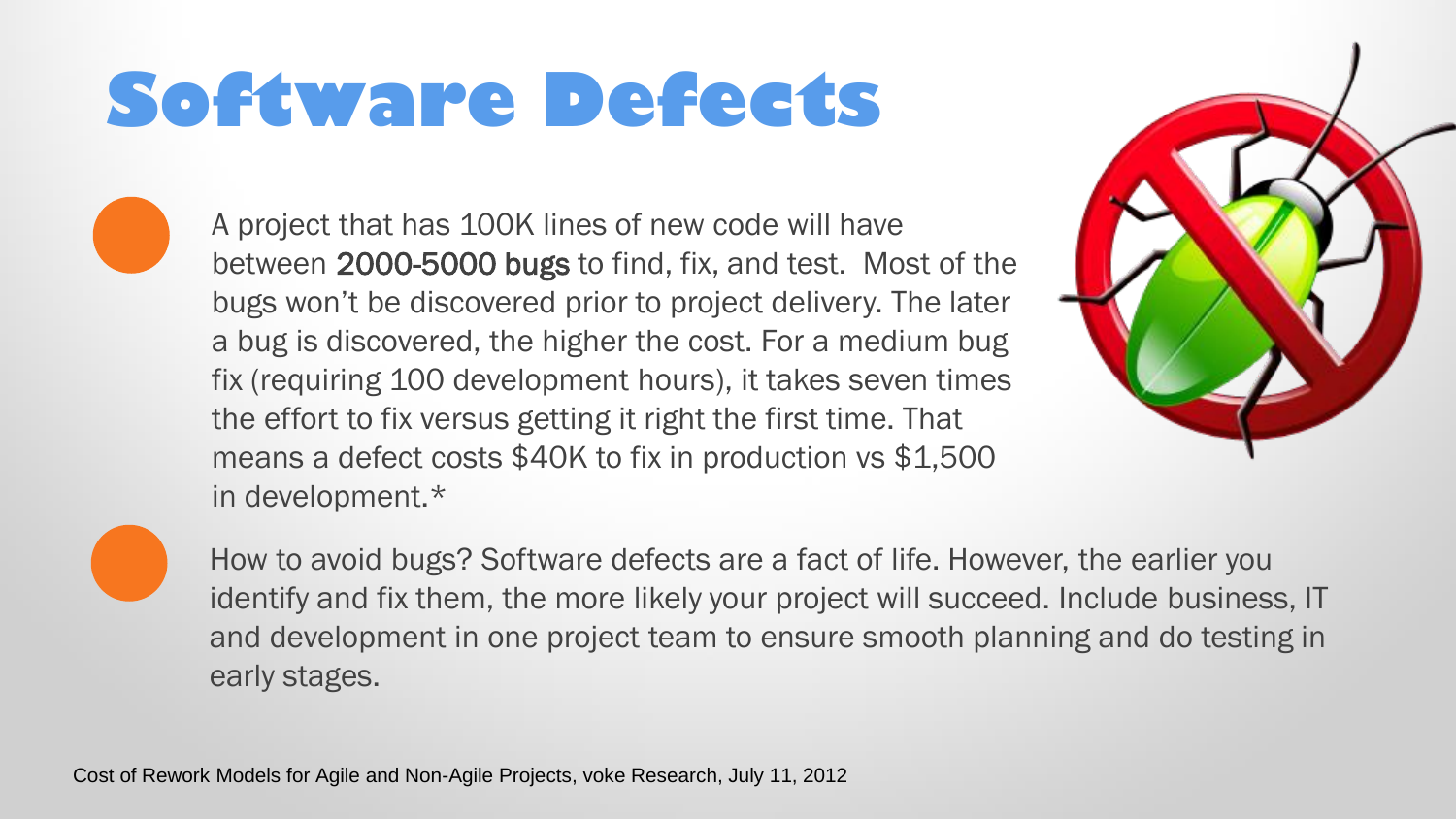#### **Unpredictable Schedule**

Software scheduling is notoriously unreliable. Over one-third of software projects experienced time overruns of 200 to 300%. The average overrun is 222% of the original time estimate. For large companies, the average is 230%; for medium companies, the average is 202%; and for small companies, the average is 239%.\*





How do you build a reliable schedule? Start with smaller time frames and deliver against frequent milestones. Shorter time frames result in an iterative process to design, prototype, develop, test, and deploy small elements. Set clear and precise objectives for each milestone. Small projects tend to be less complex and you're much more likely to deliver. Making the projects simpler is a worthwhile endeavor because complexity causes confusion and increased cost.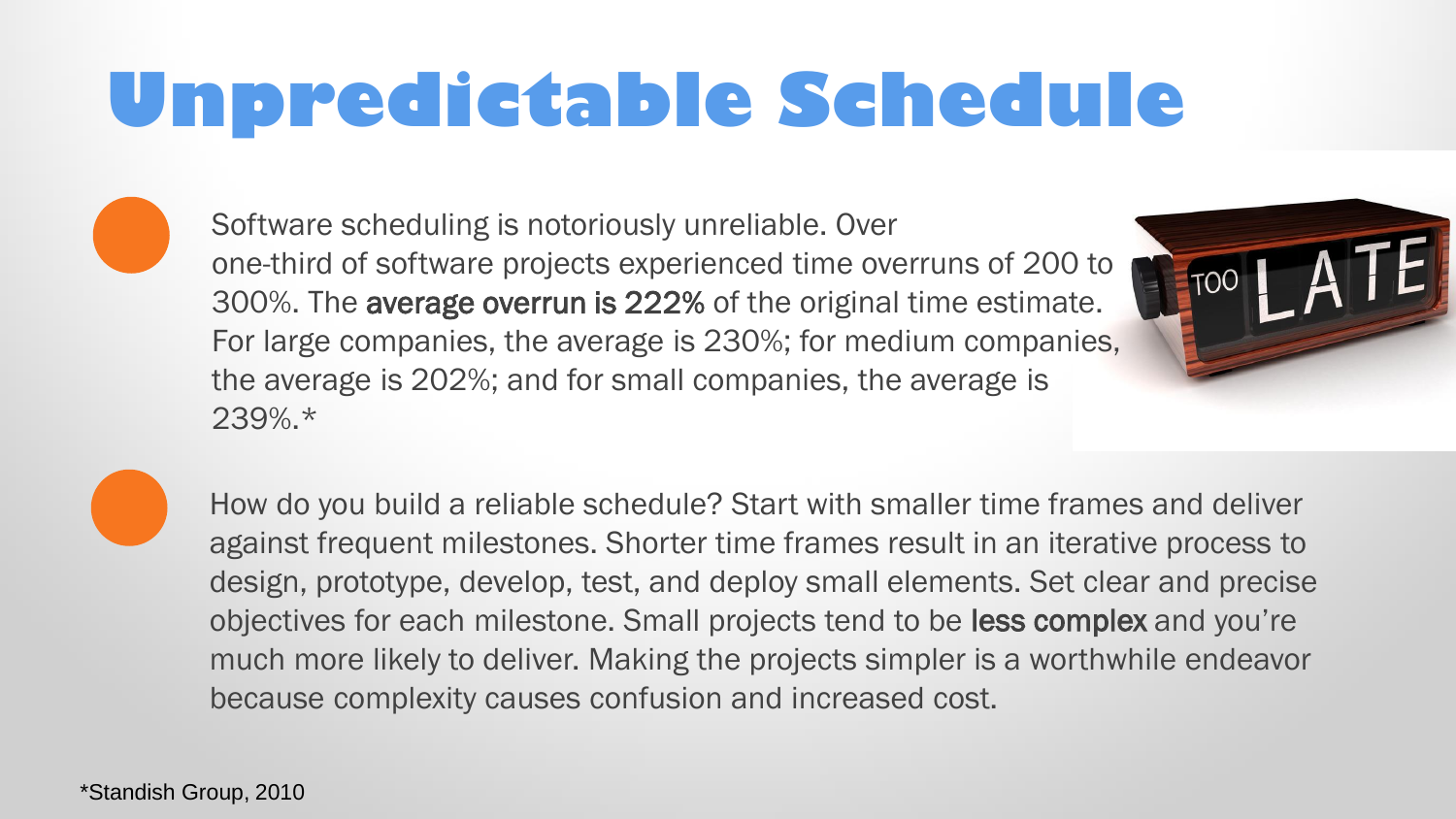## **Skill Gap**

When a team lacks the knowledge and skills needed to do the work properly, quality levels and productivity suffer and the risk of serious errors or omissions rises fast. Skill issues are consistently cited as a failure point for software development projects and account for a significant portion of the failure rate.\*





If there is one ingredient that most effectively increases the chance of project success, it is expertise.

\*McKinsey-Oxford study on reference-class forecasting for IT projects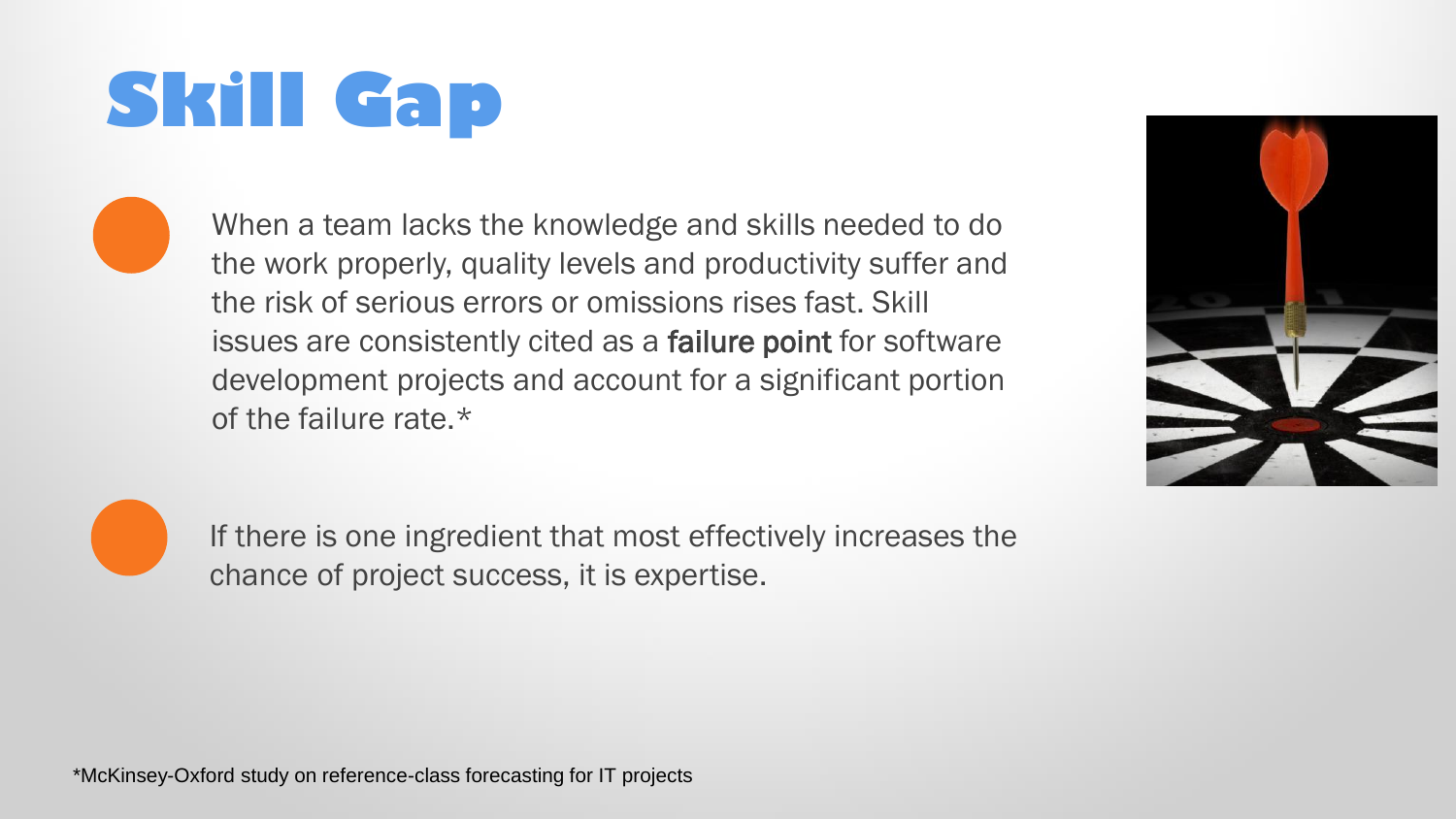#### **What Should You Do?**

You have alternatives to manual rewrites. Automated software code conversion gives you the best of both worlds, costs 80% less money and is 4X faster. Code conversion via automation tools enables you to reuse existing functionality without starting over from scratch. Because you don't have to re-invent the wheel: Costs are lower. You need less time. Your risk is lower. No new bugs are introduced and no retraining is required because UI is the same (or similar).





The application can be re-factored and re-architected via automation tools to make the new application multi-tier and cloud-enabled.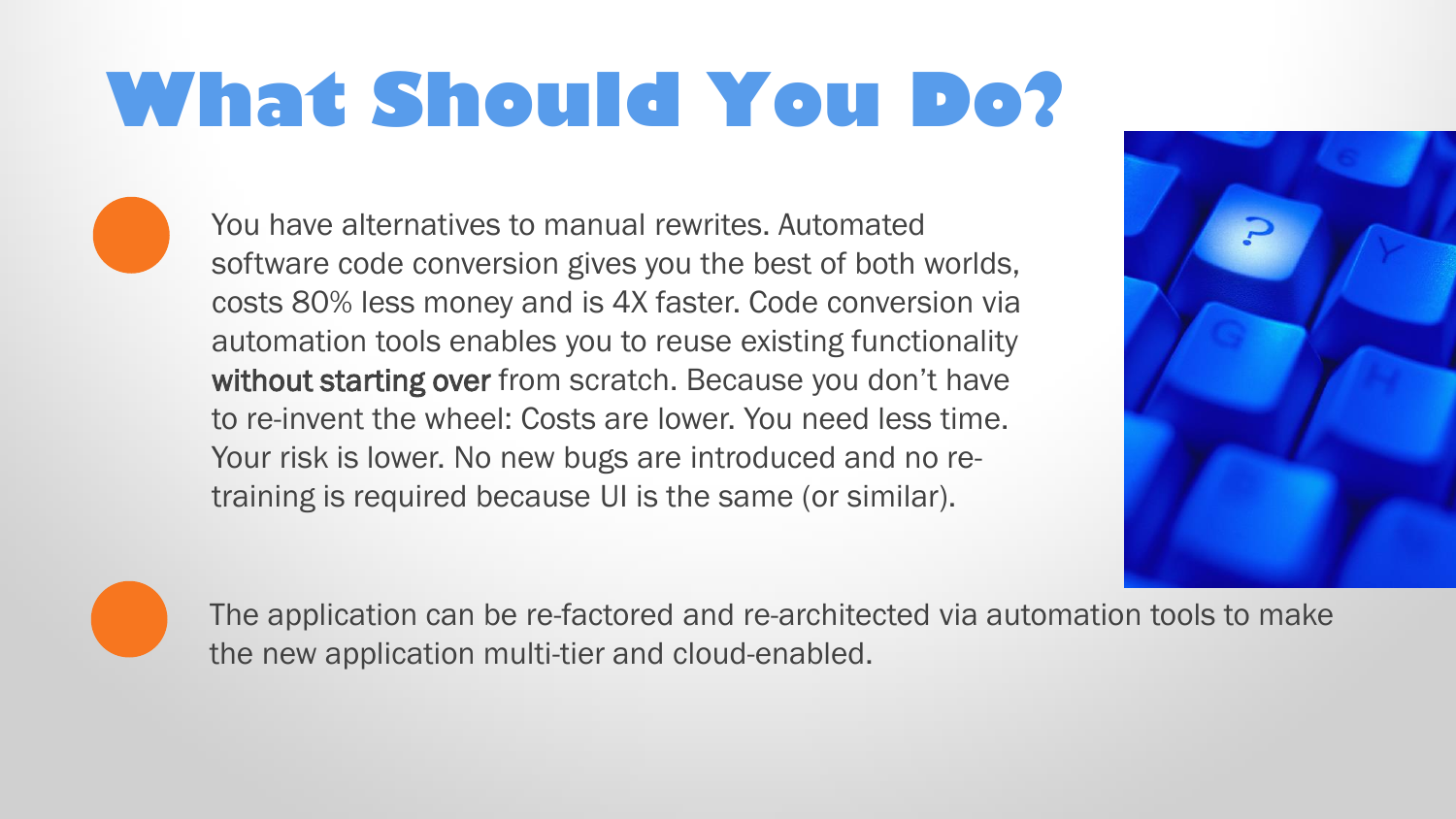#### **Better and better…**

Once the code conversion is complete, you can enhance the app with new features, updated UI and other improvements. Why use automated code conversion? Guaranteed success.

You get a full-functioning application that runs on the new platform.



We've developed a calculator where you can calculate your development costs. You can use real numbers from your projects:

<http://mobilize.net/solution/rewrite-calculator>